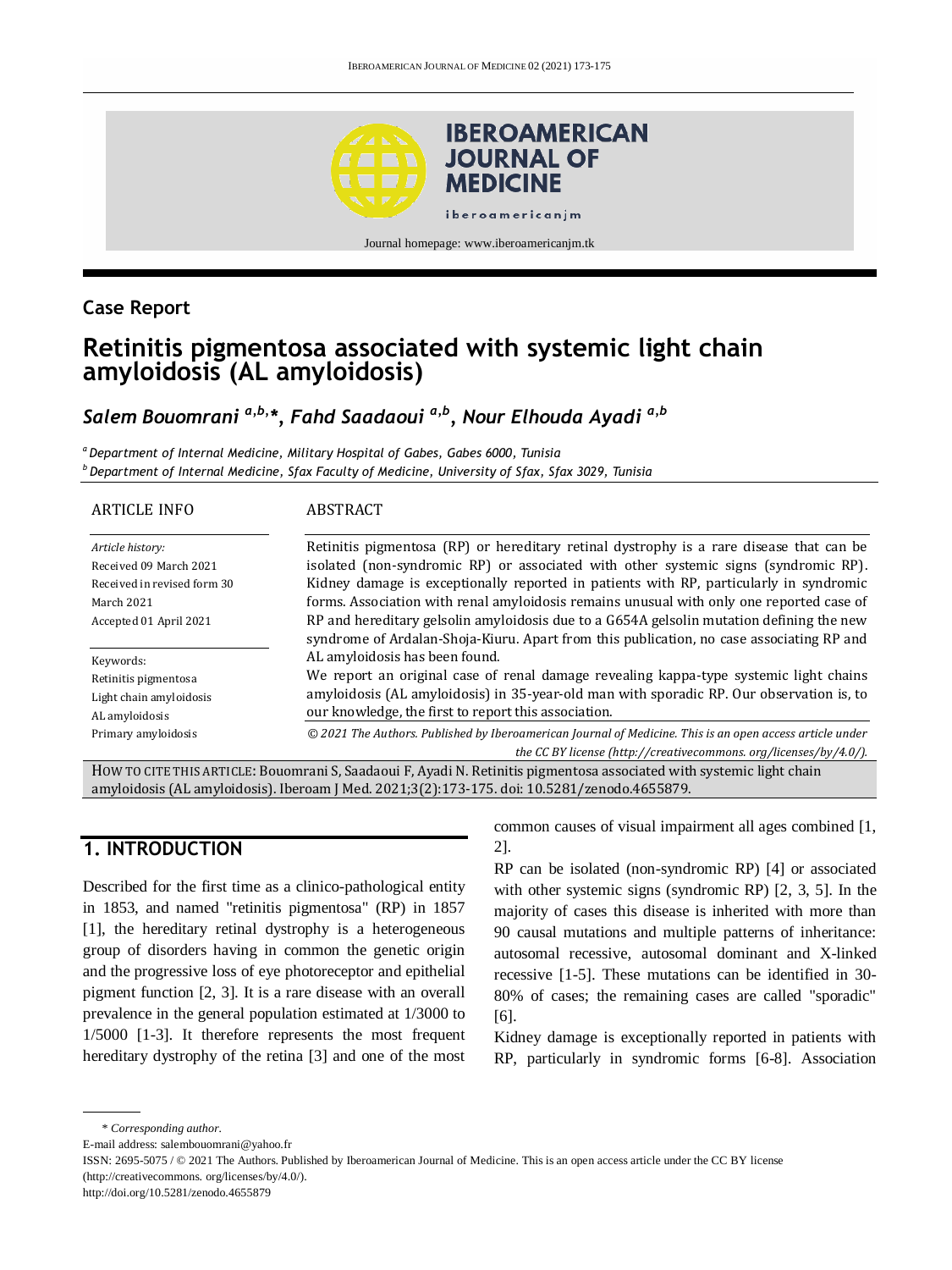with renal amyloidosis remains unusual [9].

We report an original case of renal damage revealing systemic light chain amyloidosis in 35-year-old man with RP.

# **2. CASE REPORT**

A 35-year-old Tunisian man with a history of progressive bilateral vision loss from the age of 22, was investigated for generalized edema on progressive onset. The somatic examination noted a white, soft, and painless edema predominantly on the lower limbs, a visual acuity of 7/10 on the right and 6/10 on the left, without other abnormalities.

The basic biological tests concluded in a pure nephrotic syndrome: protein at 50g/l, albumin at 20g/l, and 24-hour proteinuria at 3.8g. The other laboratory tests were within normal limits: hemoglobin, leukocytes, platelets, creatinine, calcemia, plasma ionogram, transaminases, muscle enzymes, thyroid hormones, blood sugar, erythrocyte sedimentation rate, C-reactive protein, and lipid parameters.

The specialized ophthalmologic examination concluded in bilateral retinitis pigmentosa, more severe on the left side.

The kidney biopsy showed renal amyloidosis and the typing was for a kappa AL amyloidosis.

Electrophoresis and immunoelectrophoresis of blood and urine proteins confirmed light chains kappa-type monoclonal gammopathy.

Sternal puncture, bone marrow biopsy, and bone marrow karyotype ruled out a possible underlying hematologic malignancy. Likewise tumor markers, immunological tests, and bacterial and viral serodiagnostics were negative eliminating possible cancers, connective tissue diseases, and progressive infections.

The biopsy of the accessory salivary glands also revealed the amyloid deposits confirming the systemic character of the amyloidosis. The electrocardiogram, trans-thoracic cardiac ultrasound, hepatic ultrasound, and thoracoabdominal-pelvic computed tomography were without abnormalities.

Likewise, the ophthalmological examination as well as the kidney tests carried out on the parents and the siblings did not reveal any significant abnormalities.

Thus the diagnosis of sporadic RP associated with primary amyloidosis was retained. A treatment combining systemic corticosteroids and thalidomide was proposed but refused by the patient.

### **3. DISCUSSION**

Retinitis pigmentosa, particularly in these syndromic forms, can be associated with several types of kidney disease defining rare genetic syndromes or diseases. The most common and best known of these syndromes/ diseases are: Senior-Loken syndrome (RP and juvenile nephronophtis), Alagille syndrome (RP and renal dysplasia), Bardet-Biedl syndrome (RP and renal hypoplasia, hydronephrosis, pyelonephritis, vesicourethral reflux, or glomerulonephritis), Alstrom syndrome (RP and progressive renal failure), Sensenbrenner syndrome (RP and interstitial nephritis), and Refsum's Disease (RP and tubular dysfunction or aminoaciduria) [7, 8, 10-13].

Immunoglobulin light chain amyloidosis (AL amyloidosis), formerly called primary amyloidosis, is the most common of systemic amyloidosis [14]. Renal involvement is very frequent during this type of amyloidosis and represents a major cause of death [14, 15].

The association of RP and renal amyloidosis has only been reported once in the world literature in 2007 [16]. It was a 25-year-old Iranian woman diagnosed with RP and hereditary gelsolin amyloidosis due to a G654A gelsolin mutation [16]. This association assumed a direct genetic link between these two disorders and defined a new syndrome: the Ardalan-Shoja-Kiuru syndrome [9, 16].

Apart from this publication, no case associating RP and AL amyloidosis has been found.

#### **4. CONCLUSIONS**

Our observation is, to our knowledge, the first to report the association of AL amyloidosis with retinitis pigmentosa. Further large-scale studies are needed to detect a possible pathogenesis link.

Investigation of renal function (creatinine and 24-hour proteinuria) is desirable in any patient with RP. Likewise, a specialized ophthalmologic examination seems useful in patient diagnosed with AL amyloidosis.